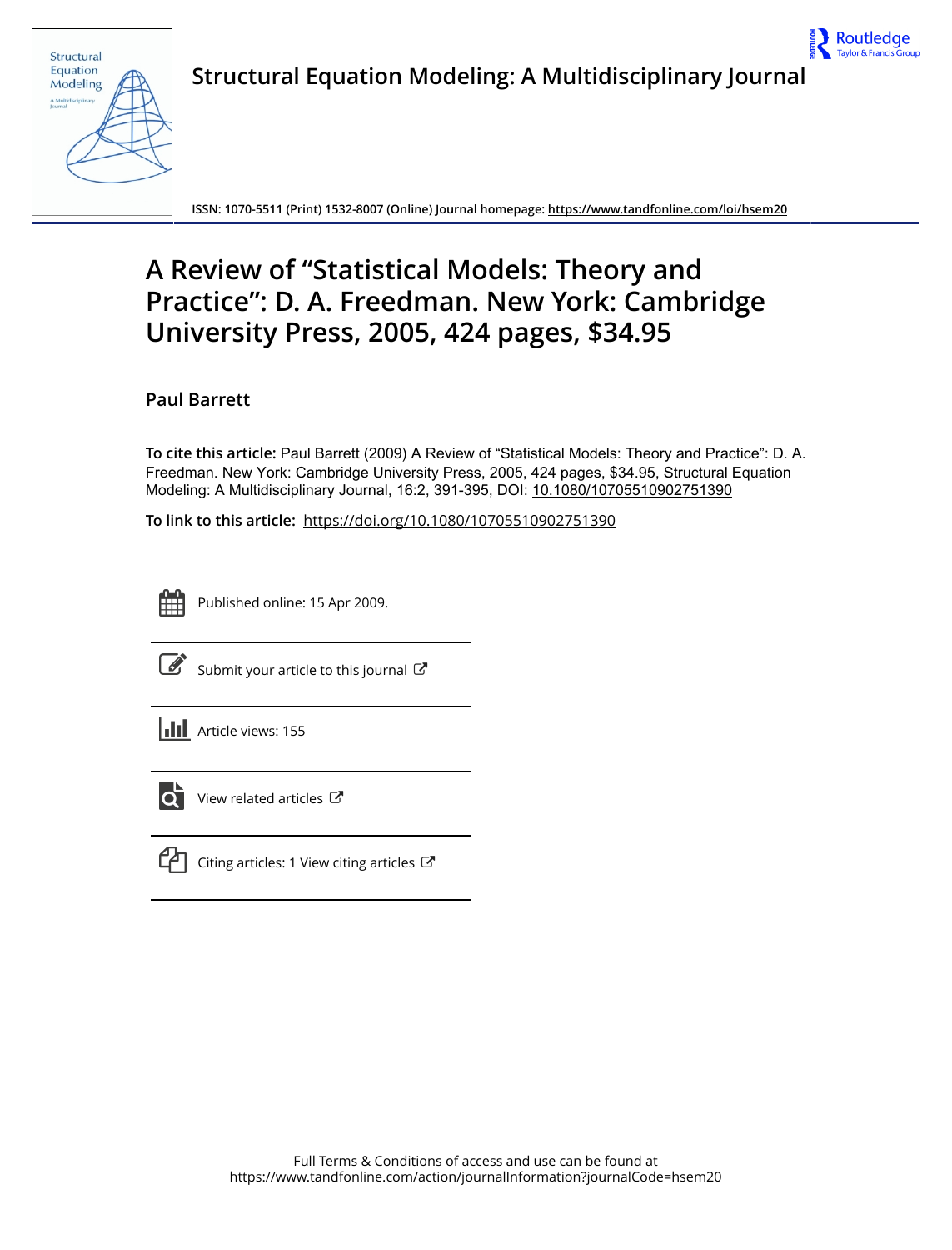Structural Equation Modeling, 16:391–395, 2009 Copyright © Taylor & Francis Group, LLC ISSN: 1070-5511 print/1532-8007 online DOI: 10.1080/10705510902751390

## BOOK REVIEW

Statistical Models: Theory and Practice. D. A. Freedman. New York: Cambridge University Press, 2005, 424 pages, \$34.95.

> Reviewed by Paul Barrett Hogan Assessment Systems

The title of the book, its front and back covers, and its Table of Contents lead the unsuspecting reader into thinking this book is yet another merely competent textbook on statistical models for social scientists, students, and teaching faculty. Don't be fooled, as this book is a veritable Pandora's box. David Freedman has written a masterwork. This is the thinking person's book about statistical models. Unlike the plethora of multivariate statistics and modeling how-to books, this one takes a statistical model, examines its logic in depth, examines its assumptions in exquisite detail, and discusses how to interpret the results of such a model. The writing style is conversational, engaging, and intelligent; the reader becomes immersed in the questioning mind of a master statistician. That is no mean feat of writing.

Chapter 1 is about the role of observation, experiments, and statistical models of data within an investigative science, looking at how moving from simple description of rates and observations to regression-type models influenced the kinds of results and subsequent assertions of causality made by several famous scientists. This chapter is really very interesting, built around four major epidemiological series of studies the results of which produced major medical and social interventions: the health effects of smoking, the utility of mammography for the early detection of breast cancer, the work by John Snow in the 1850s on the cause of cholera, and Yule's late 19th-century work on the causes of poverty in England. The description of Snow's work is particularly fascinating. The text of the chapter is followed by a series of exercises, actually rather interesting probe questions about certain aspects of each study. These exercises are followed by endnotes for the chapter, in which Freedman defines key terminology and provides further clarifying and historical notes on features of the studies he discussed. It's all extremely interesting and unusual. This chapter alone would provide 3 hours of deep discussion on the role of observation, theory, the constitutive properties of quantitative measurement, and deterministic versus stochastic models within science.

Chapter 2 is a good, solid introduction to the linear regression model, discussed in the context of Hooke's Law (or the *spring equation* as defined in Giancoli, 2000, where the

Correspondence should be addressed to Paul Barrett, Chief Research Scientist, Hogan Assessment Systems Inc., 2622 E. 21st St., Tulsa, OK 74114, USA. E-mail: pbarrett@hoganassessments.com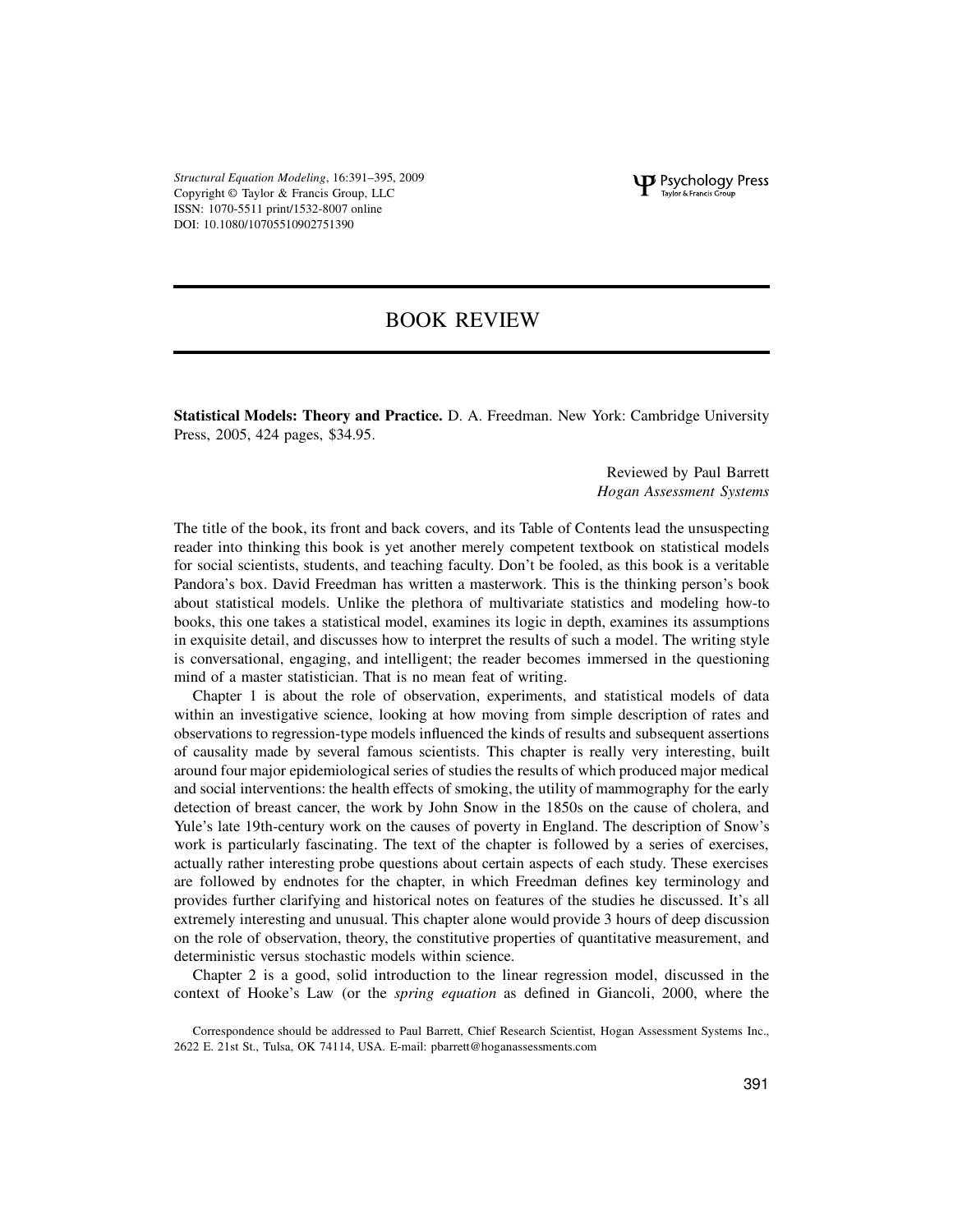#### 392 BARRETT

equation defines the stiffness of a particular spring). Freedman also gently introduces the contrast between qualitative and quantitative inference here. Two sets of exercises and extra notes are provided in this chapter, Set A following the discussion of simple linear regression, and Set B following the introduction of the basic multiple regression model. Note that this chapter is just 11 pages in length. It is an introduction to the logic of regression, not a how-to chapter.

Given most of the technical material in the book is written using matrix algebra, chapter 3 is a brief overview of essential matrix algebra for regression models. This is a 12-page chapter, with almost 6 pages devoted to exercises. Chapter 4 is a big chapter on multiple regression, ordinary and generalized least squares, essential equations, parameter estimation procedures, and the logic and interpretation of regression equations. There are five sets of exercises in this chapter, along with 30 discussion questions.

Chapter 5 introduces path and structural models, using a study from Blau and Duncan (1967) on social stratification in the United States as the vehicle to explain many of the procedures and concepts of these methods of analysis. Things get very interesting when Freedman discusses the assumptions that are involved in using these models, especially with regard to how they are used to model causal processes. As Freedman notes, these models do not infer causation from association, but rather assume causation from the outset. About nine pages are devoted to understanding how researchers typically interpret path models, and then he atypically unpacks these typical interpretations in exquisite detail to show how so many of them are dependent on mostly untested assumptions. Freedman does this by holding a hypothetical conversation between two researchers, one trying to explain results to another, with the other asking some rather awkward questions. It is here that Freedman also introduces the concept of a response schedule, which is his preferred way of formalizing the assumed causal relation between one or more input variables and their effects on a measured output variable. Considering regression models in this way forces investigators to really think about what they are trying to assert within a regression and path model, and the extent to which the lack of control over input variable quantities requires some very strong assumptions to be made about how these quantities might be considered causal for some particular output. This issue is taken up further in Freedman (2006). At the end of this chapter is a thought-provoking quotation from Otis Dudley Duncan, the coauthor of the original Blau and Duncan (1967) study discussed in this chapter. Freedman observes that later in life, Duncan's views of statistical modeling in the social sciences became very negative:

Coupled with downright incompetence in statistics, paradoxically we often find the syndrome that I have come to call statisticism: the notion that computing is synonymous with doing research, the naïve faith that statistics is a complete or sufficient basis for scientific methodology, the superstition that statistical formulas exist for evaluating such things as the relative merits of different substantive theories or the "importance" of the causes of a "dependent" variable. (Duncan, 1984, p. 226)

When reading the complete book quotation, it is clear that Duncan is railing against what would now be considered the status quo in modern social sciences. That word *statisticism* might also be joined here by the word *methodolatry*, the term introduced into the literature by Janesick (1994) and extended into the health and social sciences by Chamberlain (2000) that defines the preoccupation with selecting and defending methods to the exclusion of empirical phenomena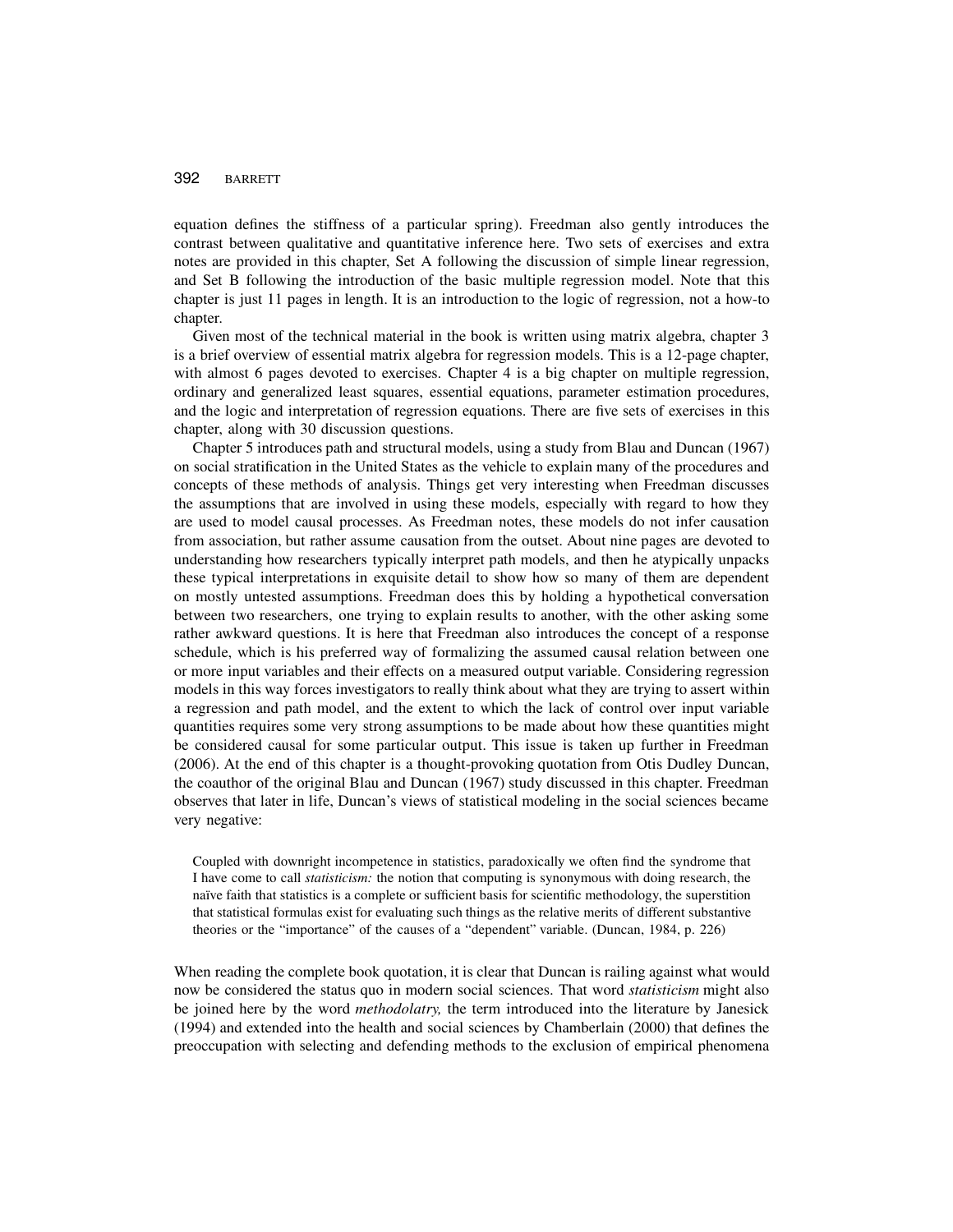to be explained. Indeed, method becomes the paramount concern of social scientists, and not the better understanding of the phenomenon of interest. This is a point taken up by Freedman as the conclusion of his book.

Chapter 6 is a robust presentation of maximum likelihood estimation. Here Freedman also introduces the concept of a latent variable, although specifically from the viewpoint of statistical estimation theory rather than with any epistemological focus. Here, a paper by Evans and Schwab (1995) on the relative educational success of Catholic over state schools in the United States is used as the target article to exemplify the various concepts developed in the chapter. This paper is also reprinted in full at the back of the book. Mostly probit and logit regression models are discussed. Again, the chapter is replete with exercises, as well as 20 discussion questions and the usual endnotes to the chapter. This will be hard going for many graduate psychology students, and probably represents more of the kind of training required from young statisticians rather than potential psychological scientists.

Chapter 7 is all about the bootstrap and developing estimates of parameters using resampling procedures. Straightforward and interesting in places, I suspect the coverage here would require much more substantive class input by an instructor.

Chapter 8, the final chapter of the book, is all about the use of simultaneous equation models in the social sciences. It begins, though, with a discussion of such models in the context of economic models and instrumental variables. But, in section 8.5, Freedman discusses an example from Rindfuss, Bumpass, and St. John (1980) on the relationship between education and fertility in women's lives. This paper is reprinted near the end of the book. In section 8.7, he goes on to discuss two-stage least squares in the context of Schneider, Teske, Marschall, Mintrom, and Roch (1997), who studied the effects of the choice of school on subsequent social capital (the role of sociability in society at large, which reinforces democratic institutions). This paper is also reprinted at the end of the book. Overall, this chapter is a thoughtful discourse and exposition of the logic, assumptions, and interpretations involved in using such models. But, in section 8.9, "Issues in Statistical Modeling," eight pages are devoted to what is perhaps the most thoughtful and intriguing portion of this book. It is thoughtful because Freedman engages the reader with a series of insights, questions, and answers that cause the reader to consider what we think we are achieving with the use of sophisticated statistical models in social sciences in contrast to their actual contribution to our science. On page 194, Freedman provides a list of data model methodologies that he suggests are the late 20th century's "Philosophers' Stones" (p. 194) of data analysis, the means by which the mere application of a model will turn observational data into a meaningful causal explanatory model. Almost every data model taught by quantitative social science faculties is contained within this list. On page 195, he provides a list of typical responses to the claim that these represent statistical alchemy. This section concludes with a paragraph that summarizes the overarching theme running through this book: Many of those who promote the use of advanced statistical models in the social and behavioral sciences seem unaware of the strong assumptions on which rest the claims of validity of such models. The last sentence of the book is truly profound: "The goal of empirical research is—or should be—to increase our understanding of the phenomena, rather than displaying our mastery of technique" (p. 200). This is, for all intents and purposes, exactly the same message conveyed by the concepts of Duncan's *statisticism* and Janesick's *methodolatry*.

The astute reader of this review might have noticed that the book has 414 pages, yet it apparently ends on page 200. That is so, for the next 66 pages constitute references and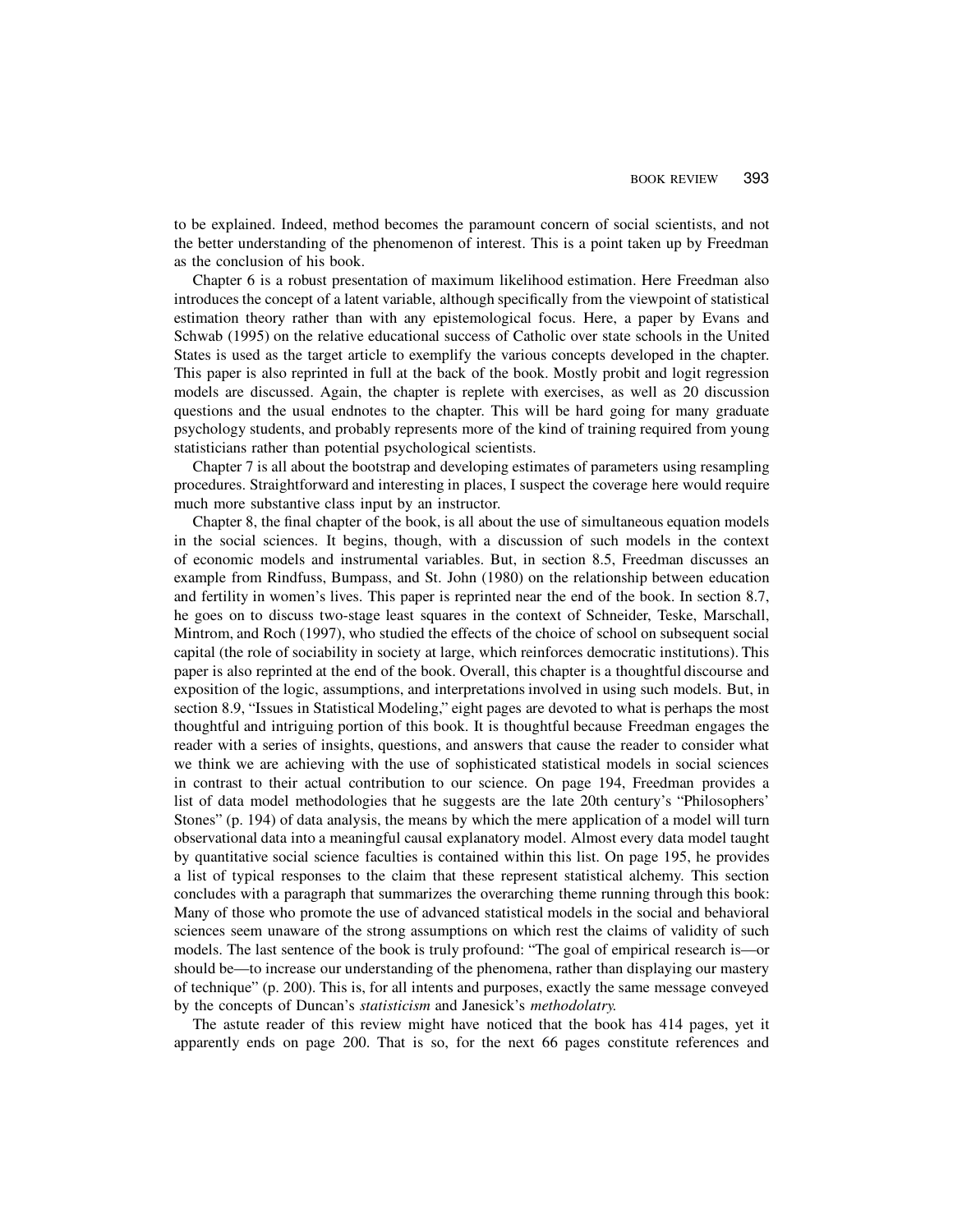### 394 BARRETT

answers to all the exercises given in each chapter. From page 267 to 287, some guidance is provided on using UNIX, and MATLAB, as part of computer labs associated with topics in the book. Pages 289 to 403 are devoted to the reprints of the key articles discussed in various chapters. Clearly this is an unusual book!

As stated in the preface, the intended readership of this book is advanced undergraduate or beginning graduate students in statistics. It is also recommended for students and professionals in the social and health sciences. I am not so sure about its applicability to students in the psychological sciences. Being aware of how research methods are taught in many social science departments, which Gigerenzer (2004) described as a series of "statistical rituals" (p. 587) within his article "Mindless Statistics," it is difficult to see how the content of this book cannot but undermine the *run-the-numbers* focus of many social science graduate methods courses. It is similar to suggesting that Michell's (1990) book on the logic of psychological measurement might be introduced as a graduate text into a typical psychometrics class! The content of both books has the capacity to completely undermine the use of carefully ritualized formulaic learning styles within a typical advanced psychology methods class. But, as Erich Lehmann, Emeritus Professor of Statistics at the University of California, Berkeley, notes on the back cover of Freedman's book, it provides a critical assessment of the logic of the methods, and how their results are interpreted and reported by social scientists. It is not a book devoted to procedural rules setting out how to compute parameter estimates, but more one devoted to the strategies, interpretations, and implications of the use of classes of regression-related methods.

In my view, this is not a textbook that might be used by a class to learn how to analyze regression, path, or structural equation models using package software such as SPSS, SAS, STATISTICA, AMOS, or Mplus. Rather, it is best introduced into the latter stages of a methods course, where the critical evaluation of statistical data models as tools for investigative science is to be a significant component. Such a course might also introduce articles by Gigerenzer (2004), Breiman (2001), Schonemann (1984), Feynman (1974), and Michell (2001) for substantive consideration. These diverse authors all ask serious questions about the role of measurement and data models within quantitative psychology, and just how far the results of such modeling exercises can address issues of causality, given the veritable raft of assumptions on which their validity is predicated.

Although Freedman does indicate that the book might be suited to advanced undergraduates, this probably applies more to statistics majors than social science students. My view is that the book does require a fairly strong grounding in basic statistical theory, probably up to and including a graduate course in multivariate statistical methods. As noted earlier, chapter 6 on maximum likelihood estimation would require more formal mathematics and algebra than is usual for social science students. I think the optimum time to introduce this book to students might be when the effort of learning the procedural knowledge associated with multivariate statistical methods is reduced (as after a substantive course component of multivariate methods); then this book might be introduced to students as the final part of a course that requires more of a reasoning component in terms of choosing and applying statistical models to particular kinds of research questions. Alternatively, this book could be used very effectively within graduate courses that involve examining the philosophies of science, measurement, and methodologies, where the core logic, underlying philosophies, and assumptions of various methodologies applied within scientific investigation are the primary focus. One consideration for a lecturer thinking of introducing the book into an existing class is that it is a substantive text, and would